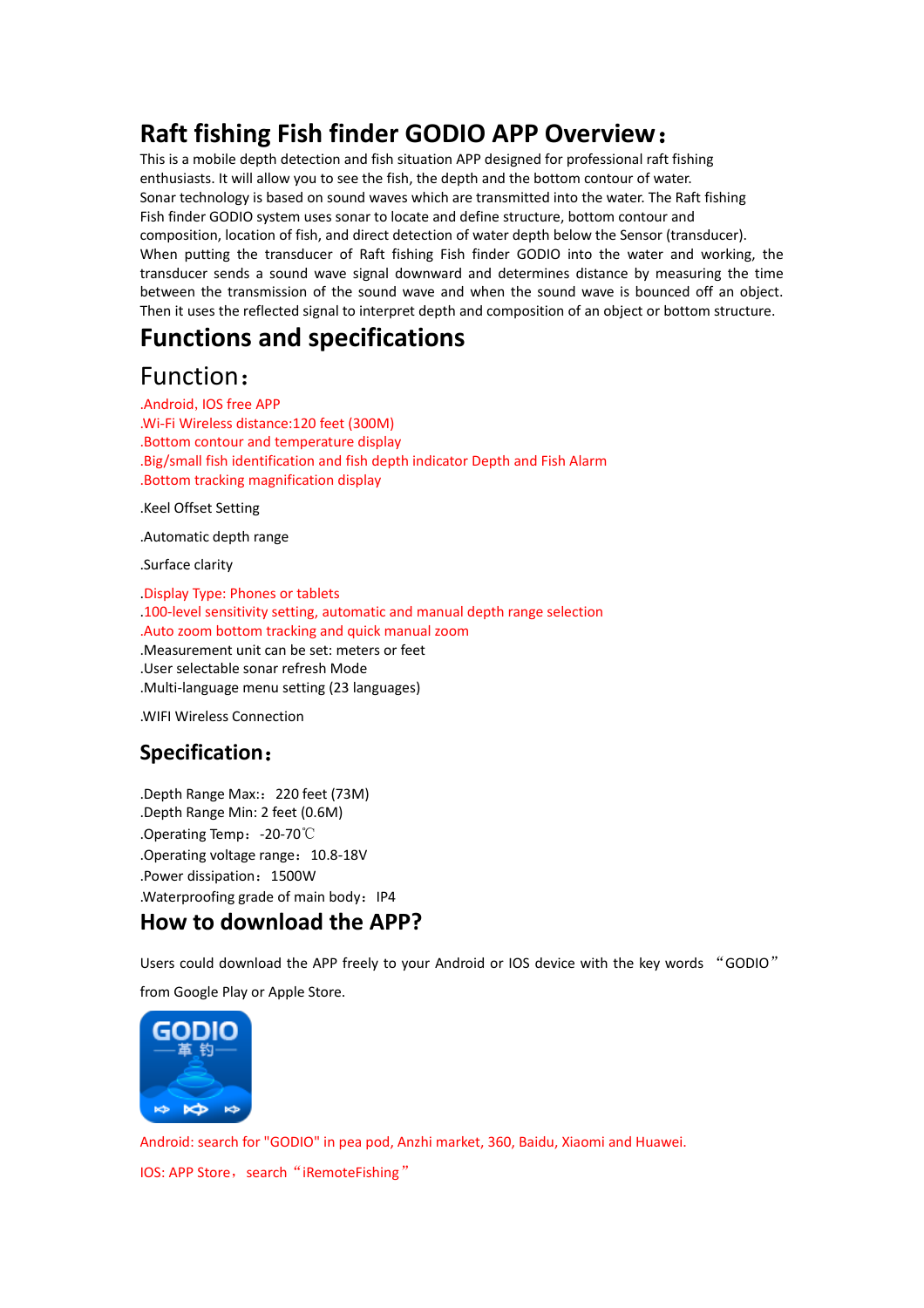#### **Support :**

Android 4.0 or above versions. IOS 10.0 or above versions.

## IOS Connect the steps

|                  |               |          | 1. Put the fish finder in the water to explore |  |
|------------------|---------------|----------|------------------------------------------------|--|
| ull中国移动 令        |               | 16:11    | $@$ 0 98%                                      |  |
|                  |               | Settings |                                                |  |
|                  | Airplane Mode |          |                                                |  |
|                  | WLAN          |          |                                                |  |
|                  | Bluetooth     |          | On $>$                                         |  |
| all 中国移动 今       |               | 11:13    | $@$ 0 81%                                      |  |
| <b>くSettings</b> |               | WLAN     |                                                |  |
| WLAN             |               |          |                                                |  |
| ✓                | GODIO_AP-123  |          |                                                |  |

2. "Settings"->"WiFi",find"GODIO\_AP-\*\*\*", Click to connect to the hotspot

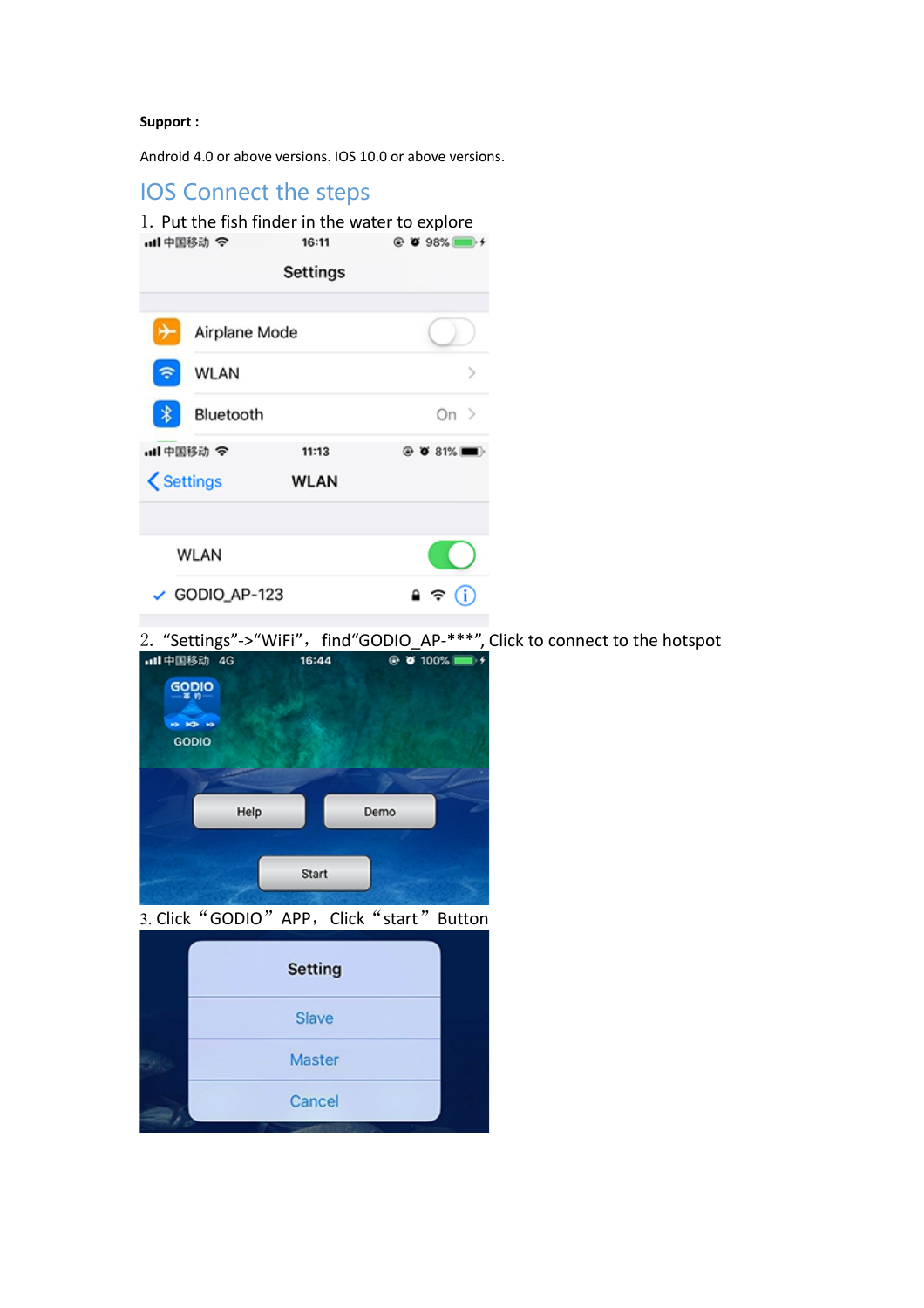|          | WIFI智能探鱼器      |
|----------|----------------|
|          | <b>Setting</b> |
| 12345678 |                |
| Cancel   | ок             |

4.Click "Master", Password:12345678, Click "OK".

## Android Connect the steps



2. "Settings"->"WiFi", find"GODIO\_AP-\*\*\*", Click to connect to the hotspot  $*NN \times NN \times 1000$ 



3.Click "GODIO" APP, Click "start" Button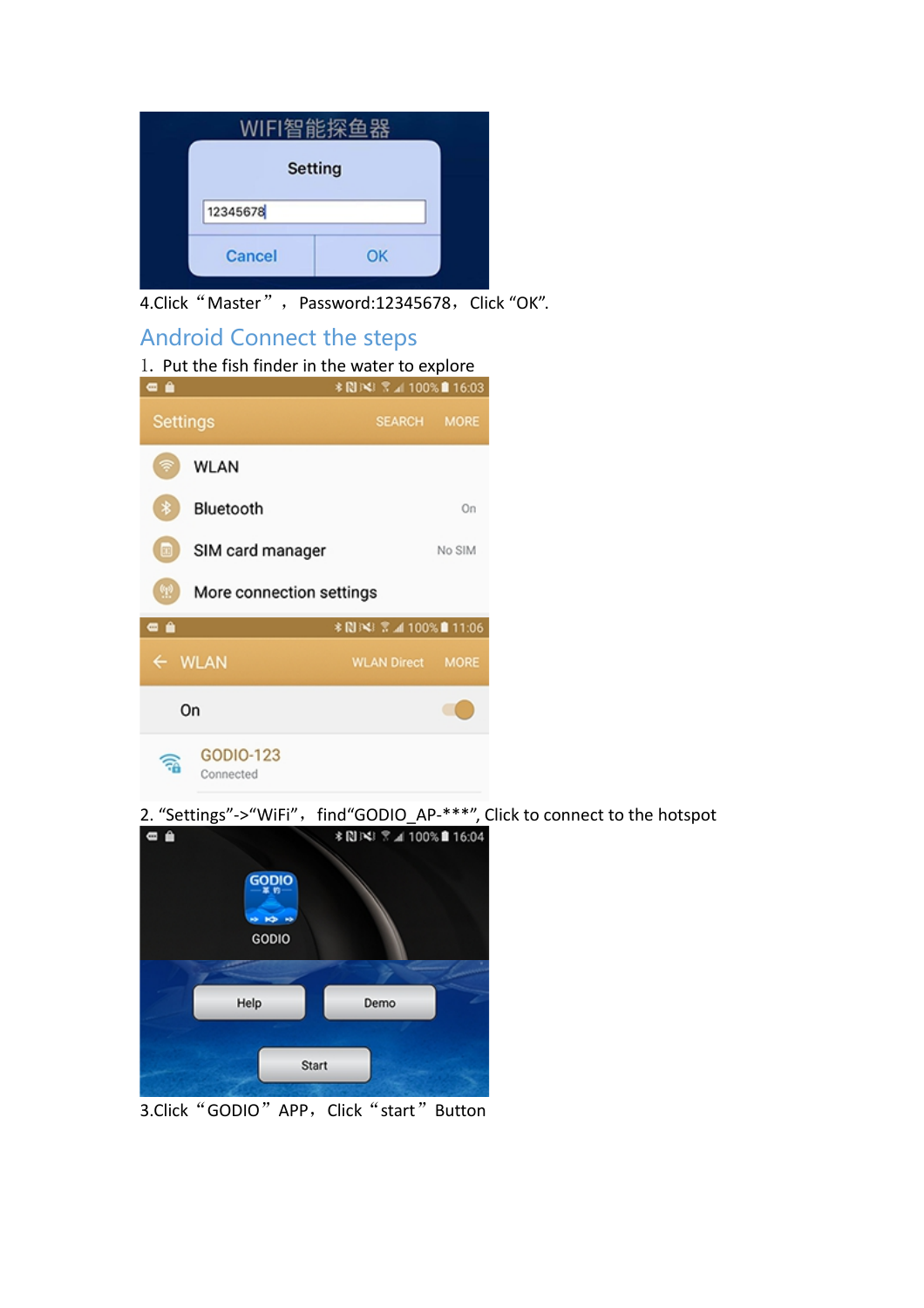| Slave    | Master         |   |
|----------|----------------|---|
|          |                |   |
|          | <b>Setting</b> | × |
| Password | 12345678       |   |

4.Click "Master", Password:12345678, Click "OK"



**\*Warm Tip:** On the far right is the real-time signal, which always refreshes at the fastest speed. This display show us real-time sonar signals underwater.

### **Sonar Zoom View**

Press the Zoom key or use the Zoom Gesture to manually enlarge the bottom signal in the main screen by 2 times.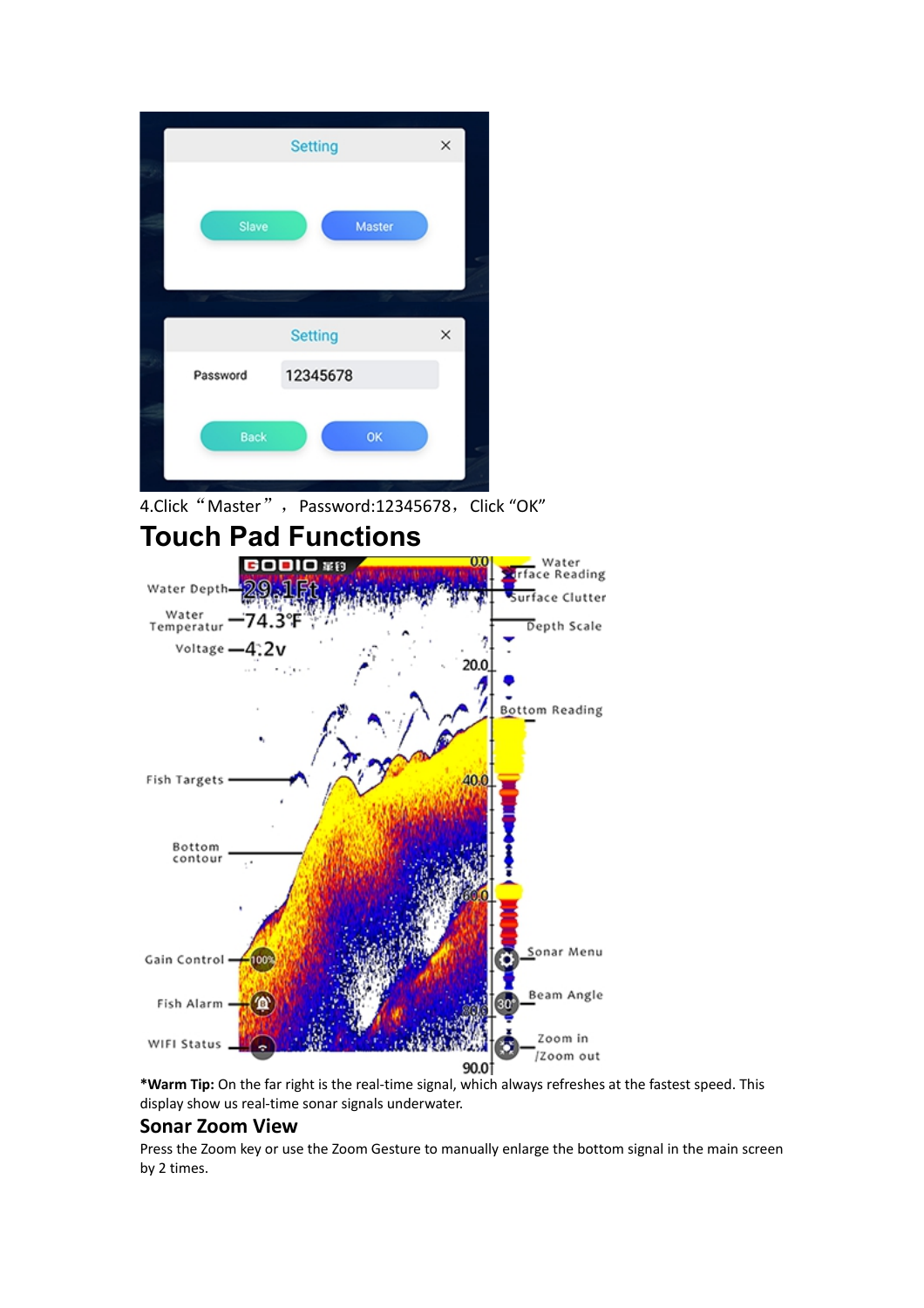

Press it again and the screen will be returned normal operation.

In the Split Screen Zoom View, the display is split to show the full range view on the right and the zoomed view on the left. The full range view on the right also contains the Zoom Preview Box that shows what part of the full range view is shown in zoom view on the left; the Zoom Preview Box tracks the bottom in the full range view.

**Accessing Sonar Menu Features**

Press the Sonar Menu Key to access the menu system. The menu system immediately appears on the display.

The menu system has 3 tabs: "Sonar", "Setup" and "Advanced". Tap the different Menu keys to switch between different menu tabs.

First-time users can use the right or left keys to change the languages in the item "Language" of the menu "Advanced"

Press sonar menu key again or press any other place out of the menu window on the screen to close menu system.



#### **Demo Mode**

The Demo Mode is a very powerful tool that simulates the fish situation on the water. Use the Demo Mode to learn how to use your GODIO before go into the water. All features except Depth Range may be adjusted.

\*Warm Tip: You can enter demo mode in two ways:

1. Click "demo" on the home page

2. After connecting the WIFI signal, click "Start" to enter the real sonar detection and then turn on the demo mode in the sonar menu setting.

## **Gain (Sensivity) Control**

Gain controls the unit's ability to pick up echoes, from 1% to 100%. Current gain levels are displayed below the digital depth readout as a percentage of maximum (%). If you want to see more detail,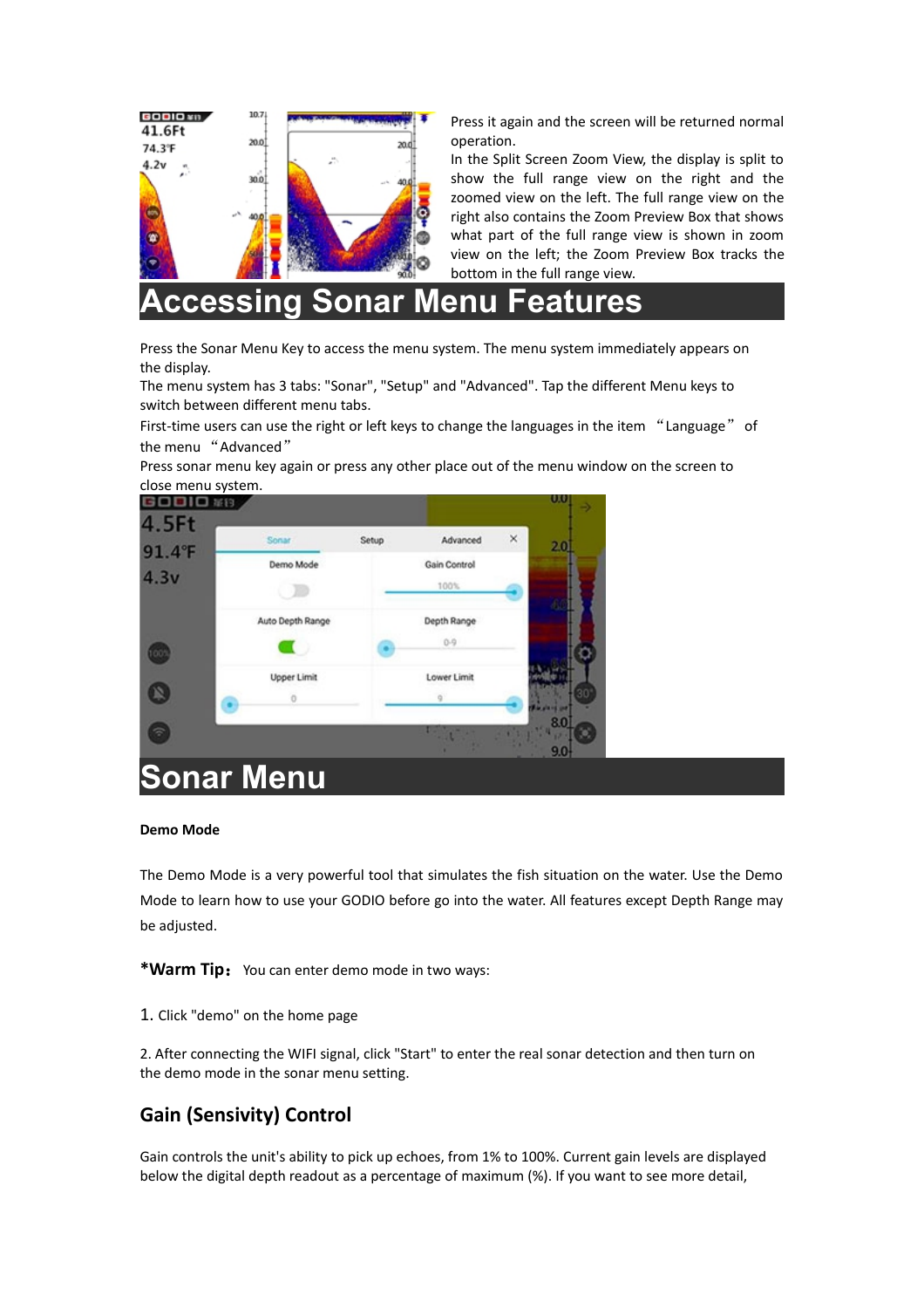increase the gain a little at a time. If there is too much clutter on the screen, decrease the gain to reduce this clutter. Ideally, you want to set the gain to show the strongest fish echoes with the least amount of clutter. As you change the gain level setting, you can see the difference it makes on the chart as it scrolls.

Normally, a gain level of 30% to 60% is sufficient, but for deep water or soft bottom, we recommend enhancing the gain. For extremely shallow water, the depth is less than 3 feet, reducing the gain close to the minimum.

With this gain adjustment, the user can reduce or increase the fish situation in the water according to the field situation. When the gain decreases, the small fish will be filtered.

\*Warm Tip: When not in the Menu mode, gain increase or gain decrease can be controlled directly by using the gain key on the main display screen.

# **Automatic depth range setting**

With this setting, the raft fish finder GODIO will automatically set the depth range for the customer, and it can present the bottom view to the user at any time.

After the automatic depth range setting is turned off, the depth range setting can be manually controlled according to the user requirements.

\*Warm Tip: While using manual range operation, if the depth is greater than the depth range setting, the bottom will not be visible on screen. Change the range to a deeper setting or select "Auto" to return to automatic operation.

### **Depth range setting**

Users can manually change the range setting, which is the depth range that GODIO will read. The minimum range is 0-3 meters and then gradually increase until 0-40 meters.

### **Depth range upper limit setting**

The upper limit of the depth range is the uppermost point of the scale (depth gauge) displayed on the chart.

## **Depth range lower Limit setting**

The lower limit of the depth range is the bottom point of the scale (depth gauge) displayed on the chart.

Changing the upper and lower limits of the depth range allows the user to more accurately control the depth range to the depth you want to observe. And the user can use this feature to "zoom in" the display in almost unlimited combinations.

### **Depth Cursor**

The depth range ruler is on the right side of the main screen, with upper and lower limits of depth and numbers of different depths.

The depth cursor, found by swiping down to the first menu page, consists of a horizontal line with a digital depth box on the right side. The numbers inside the box show the depth of the cursor. You can move the cursor to any location on the screen, letting you pinpoint the depth of a target or keep a reference point for a specific depth.

#### **UI Model**

UI mode is divided into sonar mode and scene mode

With sonar mode, you can tell the difference between a sport fish, a baitfish and a weed based on the finely detailed arches,also there is a clear structure of water bottom.

The scene mode gives you a Underwater virtual view of fish, makes you experienced just like in the scene of underwater

**\*Warm Tip**: In the scene mode, the fish arches and bottom structure are not possible, you can tell apart the fish depth with the depth cursor.

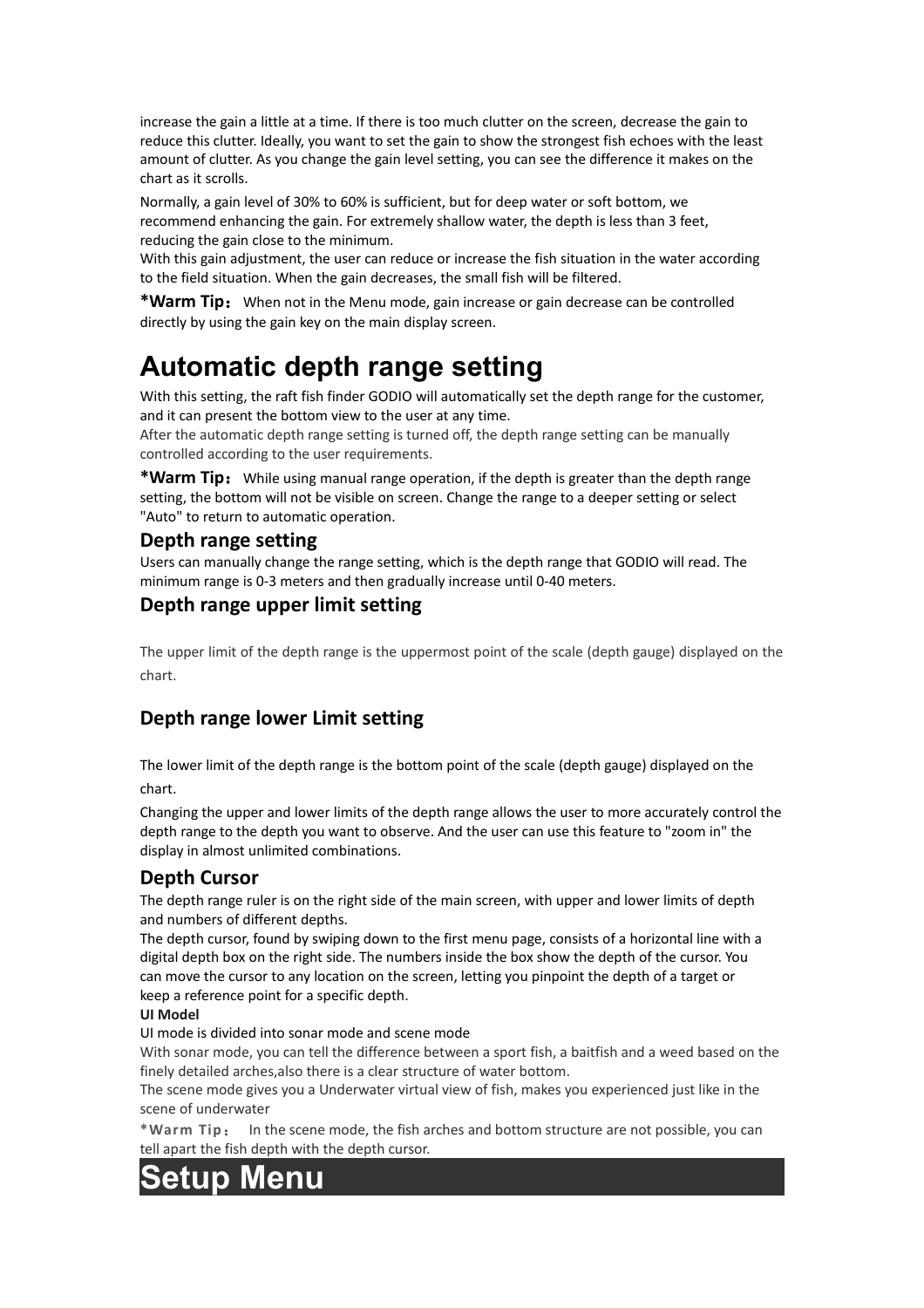# **Chart Speed**

Settings: 10% to 100%. 100% represents the fastest refresh.

This setting changes the speed at which the display scrolls across the screen. Faster chart speeds will show longer straighter lines as fish and bottom. Slower chart speeds will show shorter, more curved lines.

**\*Warm Tip**: Generally, the chart speeds should be set to the maximum, which can update the reflected wave information in a timely manner. However, when the chart speeds is relatively fast in shallow water, more complex clutter signals will appear. You could reduce the chart speeds appropriately.

### **Units of Measure**

Menu Settings: M/°C, M/°F, Ft/°C, or Ft/°F. This setting allows you to configure the units of measure for your needs.

### **Fish Alarm**

Fish Alarm can be set to selectively alarm for fish of different sizes. This setting allows you to set the

fish alarm according to your needs. When the fish alarm is set to off, the system will not have the fish

alarm. When it is set to alarm fish of different sizes, the alarm will sound when the fish is detected.

Users can set the fish alarm according to their own needs.

Off - No alarm

L - Alarm for Big Targets Fish Only

L/M - Alarm for Big and Medium Target Fish

L/M/S - Alarm for Any Size Target Fish

When not in the Menu mode, use the Second icon on the left of the touch pad to easily control the fish Alarm.

## **Fish Symbols & Depth**

This feature identifies targets that meet certain standards for possibly being a fish. GODIO analyzes all echoes and eliminates surface clutter, the rmoclines, and other undesirable signals. In most instances, remaining targets are fish. This feature displays fish symbols on the screen in place of the actual fish echoes. There are three fish symbol sizes used to designate the relative size between targets.

ON/ON: Fish icon and fish layer depth are displayed.

ON/Off: Only the fish icon is displayed, fish layer depth are not displayed.

Off/Off: Fish icon and fish depth display off.

\*Warm Tip: GODIO is a very powerful echo signal analysis system, but the system has its limitations. It may not always be able to distinguish between fish and other larger suspended objects in the water.

### **Shallow Alarm**

Menu Settings: Off Adjustment: 1 FT to 99 FT (1 to 30 meters) The shallow Alarms sounds a tone and the Depth Alarm Indicator will blink when the bottom depth gets shallower than the Depth Alarm's setting.

\*Warm Tip: Do not use this feature for shallow water navigation.

#### **Battery Alarm**

If it's set to on, when GODIO battery voltage drops below the set value, the alarm sounds. And the battery symbol on the main screen will turn into a red box to remind you to charge in time.

The small view Settings include the Sonar View, Map View and Video View , users can use this feature in Phiradar WIFI wireless Baitboat fish finder or in future updated version of the FD10100.

### **Advanced Menu**